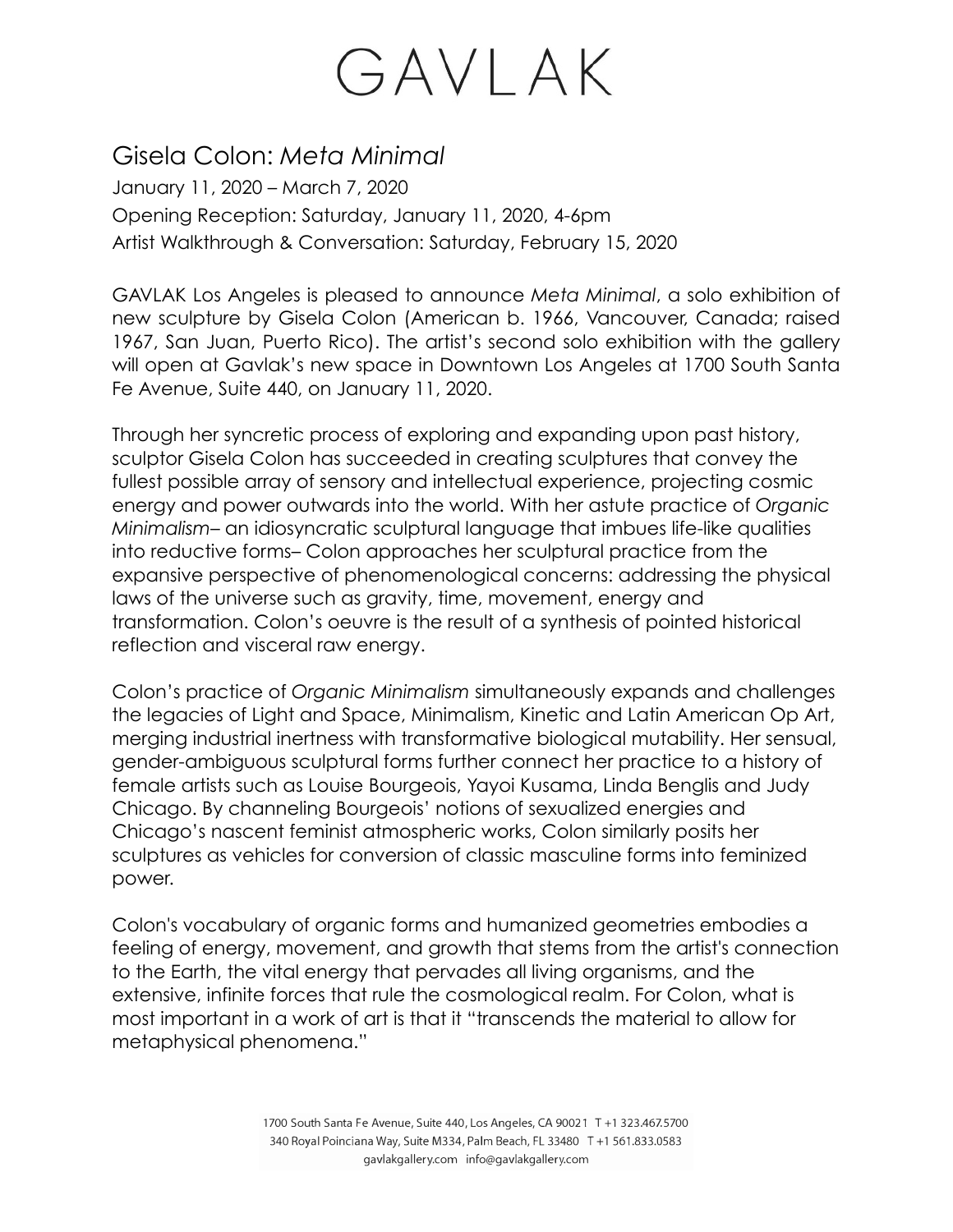A merger of scientifically advanced technologies and materials with naturallyoccurring *in vita* properties places Colon squarely in the current international discourse of contemporary sculpture. Contemporaries such as Olafur Eliasson, Alicja Kwade, Jose Davila, and other practitioners, alongside Colon, integrate the use of ubiquitous industrial materials of the Anthropocene era with the palpable tension of the laws of physics that pervade the invisible world around us.

For the *Meta Minimal* exhibition, Colon's works will occupy the entirety of the gallery, centering the installation on one of Colon's signature large-scale aerospace *Monoliths*, sculpted in iridescent carbon fiber. At 12 feet tall, Colon's *Untitled (Projectile Monolith White Iridium*), 2019, stands as a force of gravity around which all other sculptures effortlessly float in synergistic movement. In Colon's words:

"The *Monoliths* convey evidence of equality, power, beauty, and strength. By appropriating classic masculine forms and symbols (the phallus, bullets, missiles, rockets) and making them aesthetically ambiguous and even beautiful, the *Monolith* sculptures subvert the traditionally aggressive and destructive references of these objects. Their negative meanings are transmuted into positive energies, by converting them into aesthetically desirable objects that address phenomenology and the universal concern of human relationships with the Earth."

Interspersed throughout the gallery, the viewer will also encounter a series of translucent, refined *Hyperbolic Monoliths*, part of a new body of work entitled *Unidentified Objects,* which references cosmological origins and otherworldly enigmas. Like stalagmites forcefully growing upwards from the mineral earth, or foreign matter hailing inexplicably from unknown worlds, the 8–foot-tall streamlined *Hyperbolic Monoliths* act as sinewy reminders of our stardust origins, creating bodily experiences through the activation of surrounding space.

Surrounding the *Monoliths*, several wall sculptures from Colon's groundbreaking series of biomorphic *Pods* will hover as beacons of light and life. The *Pods* are created through a unique fabrication method comprised of blow-molding and layering of acrylic and optical materials of the 21st century. This technique results in sculptures that emanate, refract, and reflect light while simultaneously possessing fluid spectral color and optical harmony. Activated by light and their surrounding environment, the *Pods* become perceptual objects whose physical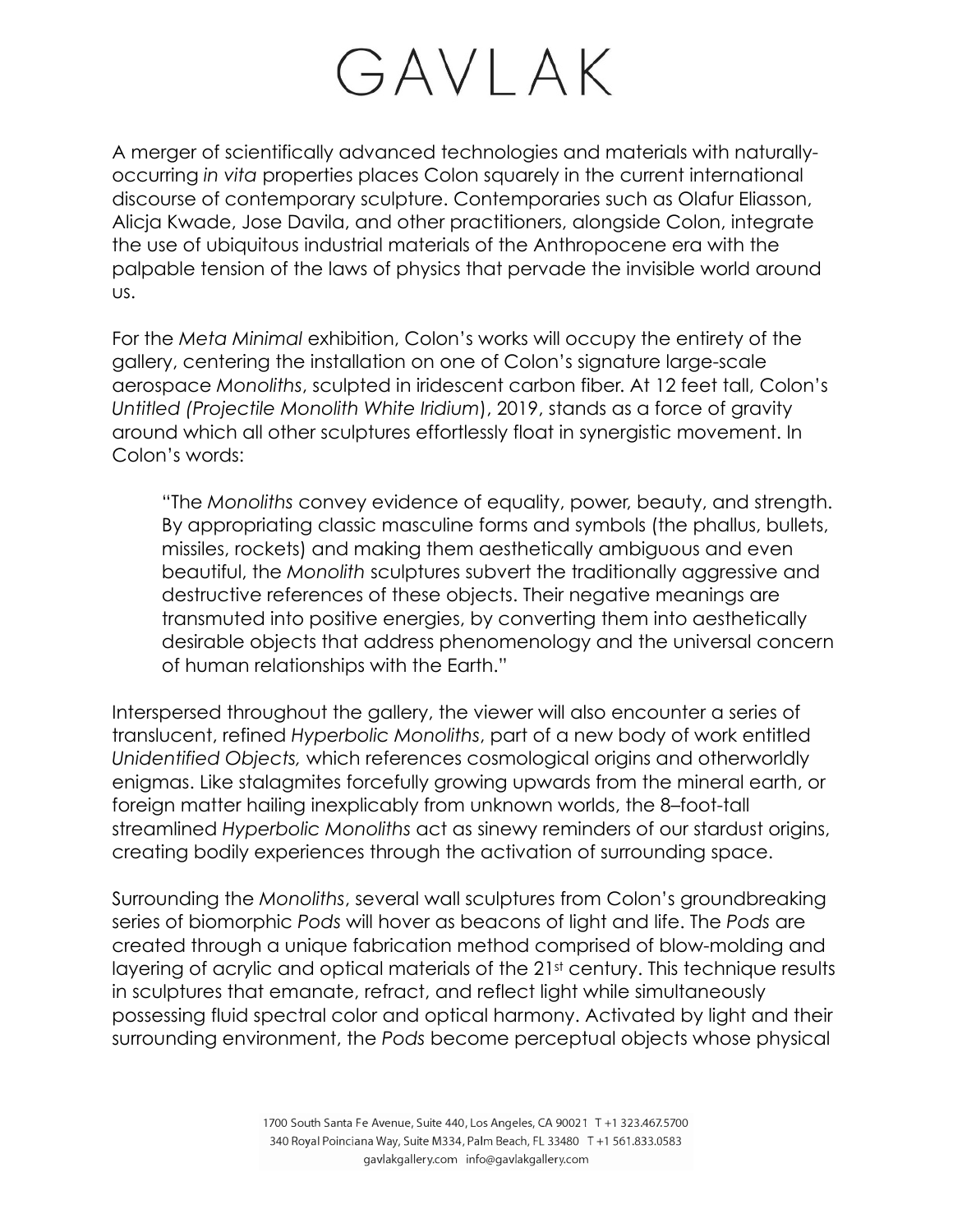characteristics are transformed by variable factors such as the position of the viewer, their source of light, and the time of day.

Anchoring the central gallery space, Colon's large-scale 8-foot-long amorphous floor work, entitled *Unidentified Object* (*Slaboid Incandescent Gold),* 2020, protrudes from the floor as if growing out of the concrete, presenting a direct aesthetic counterpoint in both organic form and manifested purpose to the forceful verticality of the Monoliths. These objects, though apparently conceptually opposed, emanate from the same transformative world, sharing a primitive kinship with the fundamental aspects of life.

Extending into the east gallery space, Colon presents a subtle immersive installation with a series of *Light Portals* where highly refined linear swaths of light and color appear to float seamlessly on the wall. Through the elusive shifting of prismatic refractions of structural color, the disembodied *Light Portals* allow for glimpses into the infinite.

Presented together, all four bodies of Colon's work, foster a symbiotic dialogue, evoking the physical states of matter that fluctuate between solid, liquid and gas. *Meta Minimal* evidences a dynamic encounter with the universal forces of energy that surround us, leading to an experience beyond perception – an encounter with the sublime.

Gisela Colon's work is in the permanent collection of the Los Angeles County Museum of Art (LACMA), Los Angeles, CA; Museum of Contemporary Art San Diego (MCASD), San Diego, CA; Perez Art Museum Miami (PAMM), Miami, FL; Palm Springs Art Museum, Palm Springs, CA; Grand Rapids Museum of Art (GRAM), Grand Rapids, MI; and the Daum Museum of Contemporary Art, Sedalia, MO, amongst others. Colon's work was recently on view in 2019 in the exhibition *Crystals in Art: Ancient to Today*, at the Crystal Bridges Museum of American Art, Bentonville, Arkansas. Upcoming institutional exhibitions include *Perception Shift: New Approaches to Light, Color, and Space in Contemporary Art* at the Mint Museum, North Carolina (2020); and the traveling exhibition *Light, Space, Surface: Southern California Art From LACMA's Collection* at the Frist Art Museum, Nashville, TN (2021); Addison Gallery of American Art, Andover, Massachusetts (2021-2022); and The Ringling Museum of Art, Sarasota, Florida (2022). Colon lives and works in Los Angeles.